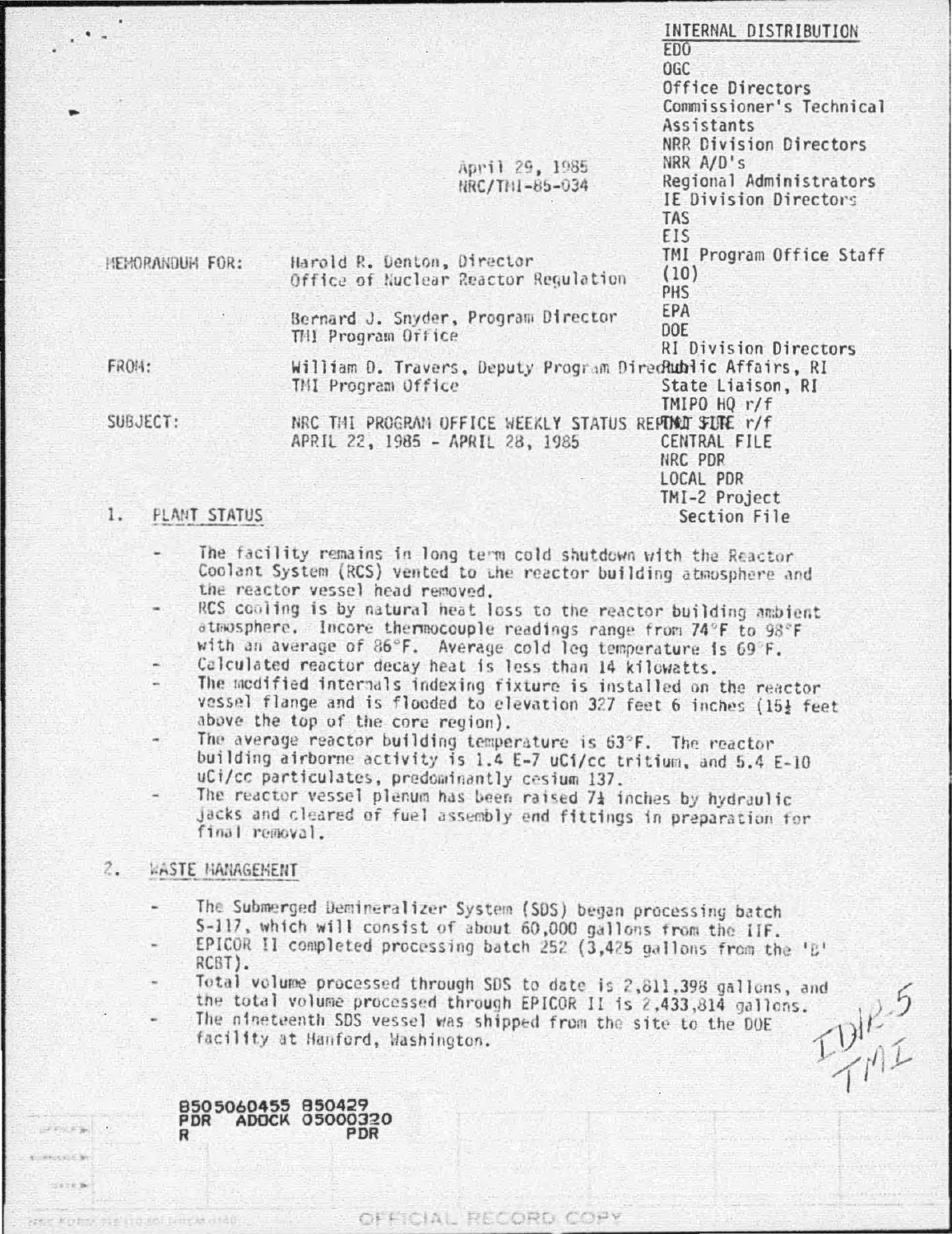Harold R. Denton Bernard J. Snyder

# $3.$ DOSE REDUCTION/DECONTAMINATION ACTIVITIES

- Scabbling of hot spots continued in the control and service building.
- Scabbling is in progress in the 'B' and 'C' reactor coolant bleed  $\sim$ tank cubicles.
- Hydrolasing continues in the auxiliary building sump tank pump and valve room.
- Reactor building entries involving work on the 347' level have resulted in an average worker radiation dose of 25.3 mrem per entry man-hour. Work on the 305' level has resulted in an average dose of 25.2 mrem per entry man-hour.
- Average general area radiation dose rate on the 347' level of the reactor building is 36 mrem per hour. Average dose rate on the 305' level is 160 mrem per hour.

# 4. ENVIRONMENTAL MONITORING

- The Lancaster wwier sample taken at the water works intake and analyzed by the US Environmental Protection Agency consisted of a seven day composite sample taken from April 7, to April 13, 1985. A gamma scan detected no reactor related radioactivity.
- TMI water samples taken by the US Environmental Protection Agency at the plant discharge to the river consisted of seven daily composite samples taken from April 6, to April 13, 1985. Gamma scans detected no reactor related radioactivity.
- The NRC outdoor air sampler at the TMI Site collected a sample between April 17, 1985 and April 24, 1985. Analysis showed I-131 and Cs-137 concentrations less than the lower limits of detectability. No reactor related radioactivity was detected.
- Based on EPA's sampling results listed above, TMI site liquid effluents are in accordance with regulatory limits, NRC requirements, and the City of Lancaster Agreement.

#### 5. REACTOR BUILDING ACTIVITIES

- Reactor building entries are being conducted 24 hours per day 6 days per week to complete work necessary to support plenum removal.
- A six foot high dam will be installed next week between the deep end and shallow end of the fuel transfer canal (FTC). This will allow flooding of the deep end to provide a shielded storage area for the plenum assembly.
- Work continues on DWCS components in the FTC and the fuel transfer mechanisms. Work on components below the water level must be completed prior to flooding the deep end of the FTC.
- Hockup training and system checkouts continued on a specially designed latching and leveling rig to be used to lift the plenum assembly.
- A powered elevator suspended from cables is being reinstalled on the polar crane. This system had been used during polar crane refurbishment. It will simplify access to polar crane electrical components in the event of malfunctions during plenum lift.

 $\overline{\phantom{a}}$